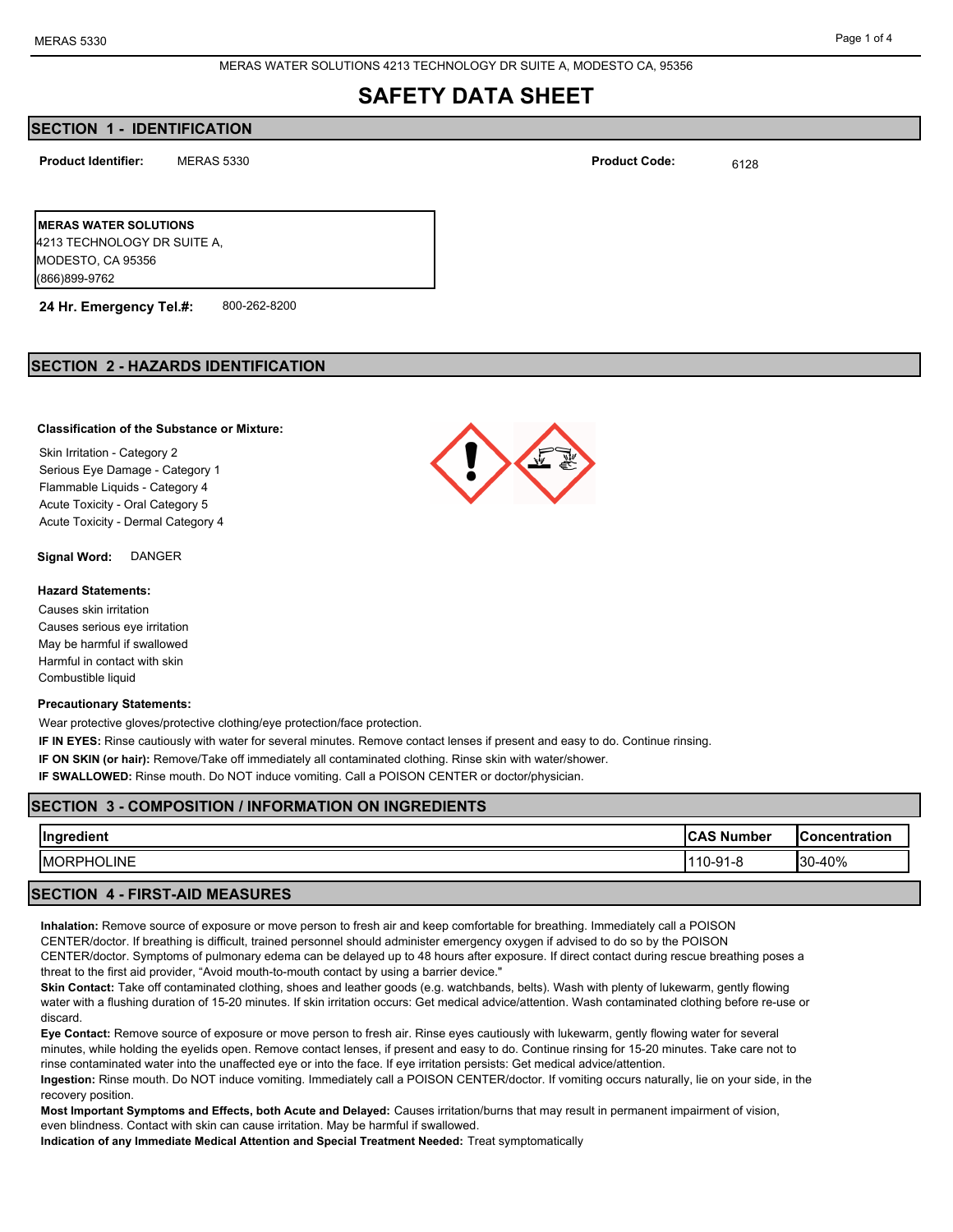# **SAFETY DATA SHEET**

## **SECTION 5 - FIRE-FIGHTING MEASURES**

**Extinguishing Media:** Use water spray, powder, foam, carbon dioxide.

**Special hazards arising from the substance of mixture:** Emits toxic fumes under fire conditions.

**Flammability classification (OSHA 29 CFR 1910.106) (Hazcom 2012):**Flammable liquid - Category 4

**Hazardous Combustion Products:** Toxic nitrogen oxides, Carbon oxides.

**Special protective equipment and precautions for firefighters:** In the event of a fire, wear full protective clothing and NIOSH-approved self-contained breathing apparatus.

### **SECTION 6 - ACCIDENTAL RELEASE MEASURES**

**Personal precautions, protective equipment and emergency procedures:** Wear appropriate personal protective equipment as specified in Section 8. Keep unnecessary and unprotected personnel from entering.

**Methods and materials for containment and cleaning up:** Contain and recover liquid when possible. Do not let product enter drains. Residues from spills can be absorbed with dry earth, sand or other non-combustible material and disposed of in appropriate container. **Special spill response procedures:** Prevent from entering sewers, waterways, or low areas.

#### **SECTION 7 - HANDLING AND STORAGE**

**Precautions for Safe Handling:** Wear at least chemical resistant gloves and eye protection, face shield, and chemical resistant garments when handling, moving or using this product. Do not contaminate water, food, or feed by storage or disposal.

**Conditions for Safe Storage:** Keep product in tightly closed container when not in use. Do not drop, roll, or skid drum. Store in a cool, dry, well-ventilated area away from heat or open flame.

**Incompatible Materials:** Avoid acids and/or strong oxidizers when using or storing this product.

### **SECTION 8 - EXPOSURE CONTROLS / PERSONAL PROTECTION**

**Ventilation and engineering measures:** Forced air, local exhaust, or open air is adequate.

**Respiratory Protection:** In case of confined spaces or high levels encountered in the air, wear self contained breathing apparatus.

**Skin Protection:** Wear chemical resistant gloves and chemical resistant garments when handling, wash garments before re-use.

**Eye/Face Protection:** Wear safety glasses, goggles and/or face shield to prevent eye contact.

**Other Protective Equipment:** Eye wash facility and emergency shower should be in close proximity.

**General Hygiene Conditions:** Do not eat, drink or smoke when using this product. Wash thoroughly after handling. Remove and wash contaminated clothing before re-use. Handle in accordance with good industry hygiene and safety practice.

## **SECTION 9 - PHYSICAL AND CHEMICAL PROPERTIES**

**Appearance:** Colorless clear liquid. Odor: Pungent odor. **pH:** 9.5-10.5 **Melting/Freezing point:** No information available. **Initial boiling point and boiling range:** No information available. **Flash Point:** Flammable Liquids - Category 4 **Flammability (solid, gas):** Flammable Liquids - Category 4 **Lower flammable limit (% by vol.):** No information available. **Upper flammable limit (% by vol.):** No information available. Specific gravity: 1.02 g/mL **Solubility in water:** Complete **Auto ignition Temperature:** No information available. **Decomposition temperature:** No information available. **Viscosity:** 10-25 cSt at 20ºC / 68ºF

## **SECTION 10 - STABILITY AND REACTIVITY**

**Reactivity:** Strong bases/acids/oxidizing agents **Chemical Stability:** Stable under normal conditions **Possibility of Hazardous Reactions:** May react with incompatible materials **Conditions to Avoid:** Incompatible materials and extreme temperatures **Incompatible Materials:** Avoid acids or strong oxidizers when using or storing this product. **Hazardous Decomposition Products:** Carbon oxides and nitrogen oxides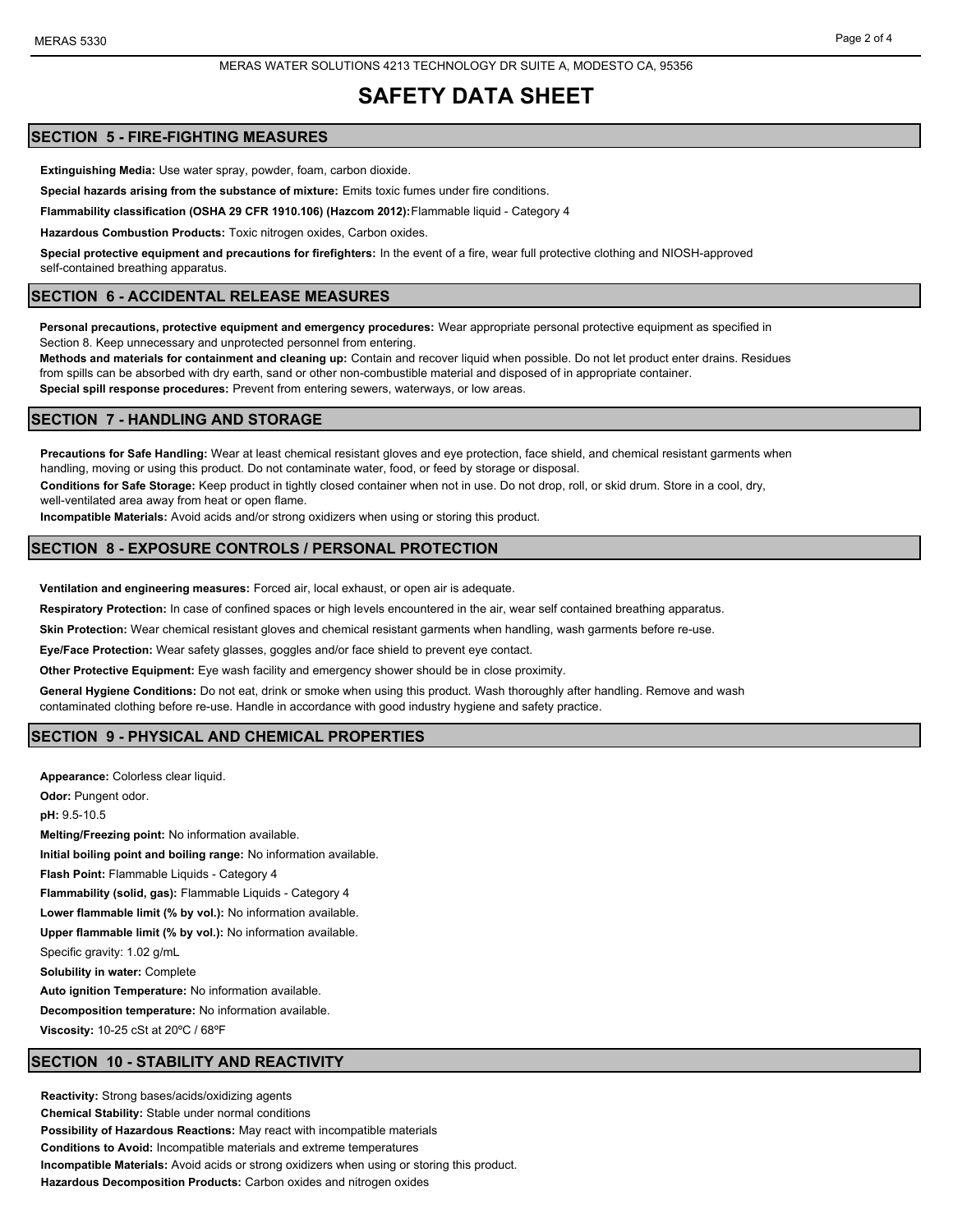# **SAFETY DATA SHEET**

## **SECTION 11 - TOXICOLOGICAL INFORMATION**

### **Informaiton on likely routes of exposure:**

Routes of entry - inhalation: YES Routes of entry - skin & eye: YES Routes of entry - ingestion: YES

Routes of entry - skin absorption: YES

### **Potential Health Effects:**

#### **Signs and symptoms of short term (acute) exposure:**

**Inhalation:** Product is irritating to the nose, throat and respiratory tract and may cause sore throat, coughing, shortness of breath and delayed pulmonary edema.

**Ingestion:** May cause nausea, vomiting, abdominal pain, gastrointestinal tract burns, gastrointestinal upset and/or diarrhea.

**Skin:** May cause skin irritation including redness, edema, swelling, rash, scaling or blistering, drying and/or through the skin with possible systemic effects.

**Eye:** Corrosive! Causes irritation of eyes, and with greater exposures it can cause burns that may result in permanent impairment of vision, even blindness.

#### **Potential Chronic Health Effects:**

**Mutagenicity:** May have mutagenic effects.

**Carcinogenicity:** This product has no carcinogens listed by IARC, NTP, NIOSH, OSHA or ACG.

**Reproductive effects:** No known reproductive effects in humans or animals.

**Sensitization to material:** Not a known sensitizer in humans or animals.

**Specific target organ effects:** May have specific target organ effects on liver and kidneys.

**Medical conditions aggravated by overexposure:** No information available

**Toxicological data:** The calculated ATE values for this mixture are:

ATE oral =  $4142$  mg/kg (rat)

ATE dermal = 1428 mg/kg (rabbit)

ATE inhalation = > 20 mg/L

### **SECTION 12 - ECOLOGICAL INFORMATION**

**Ecotoxicity:** Not expected to be toxic to the environment. **Persistence and degradability:** Not expected to persist. Readily biodegradable. **Bioaccumulation potential:** Not expected to bioaccumlate. **Mobility in soil:** No information available.

## **SECTION 13 - DISPOSAL CONSIDERATIONS**

**Handling for disposal:** Do not contaminate water, food, or feed by storage and/or disposal. When handling refer to protective measures listed in sections 7 and 8. Empty residue from containers, rinse container well.

**Method of disposal:** Dispose of in accordance with all applicable federal, state, provincial and local regulations. Contact your local, state,

provincial or federal environmental agency for specific rules.

**RCRA:** Not a listed RCRA hazardous waste.

### **SECTION 14 - TRANSPORTATION INFORMATION**

Certain shipping modes or package sizes may have exceptions from the transport regulations. The classification provided may not reflect those exceptions and may not apply to all shipping modes or package sizes.

Please note the GHS and DOT Standarts are NOT identical and therefore can have varying classifications

**US 49 CFR/DOT/IATA/IMDG Information:** UN No.: 1760 UN Proper Shipping Name: Corrosive liquid, n.o.s. Transportation hazard class(es): 8